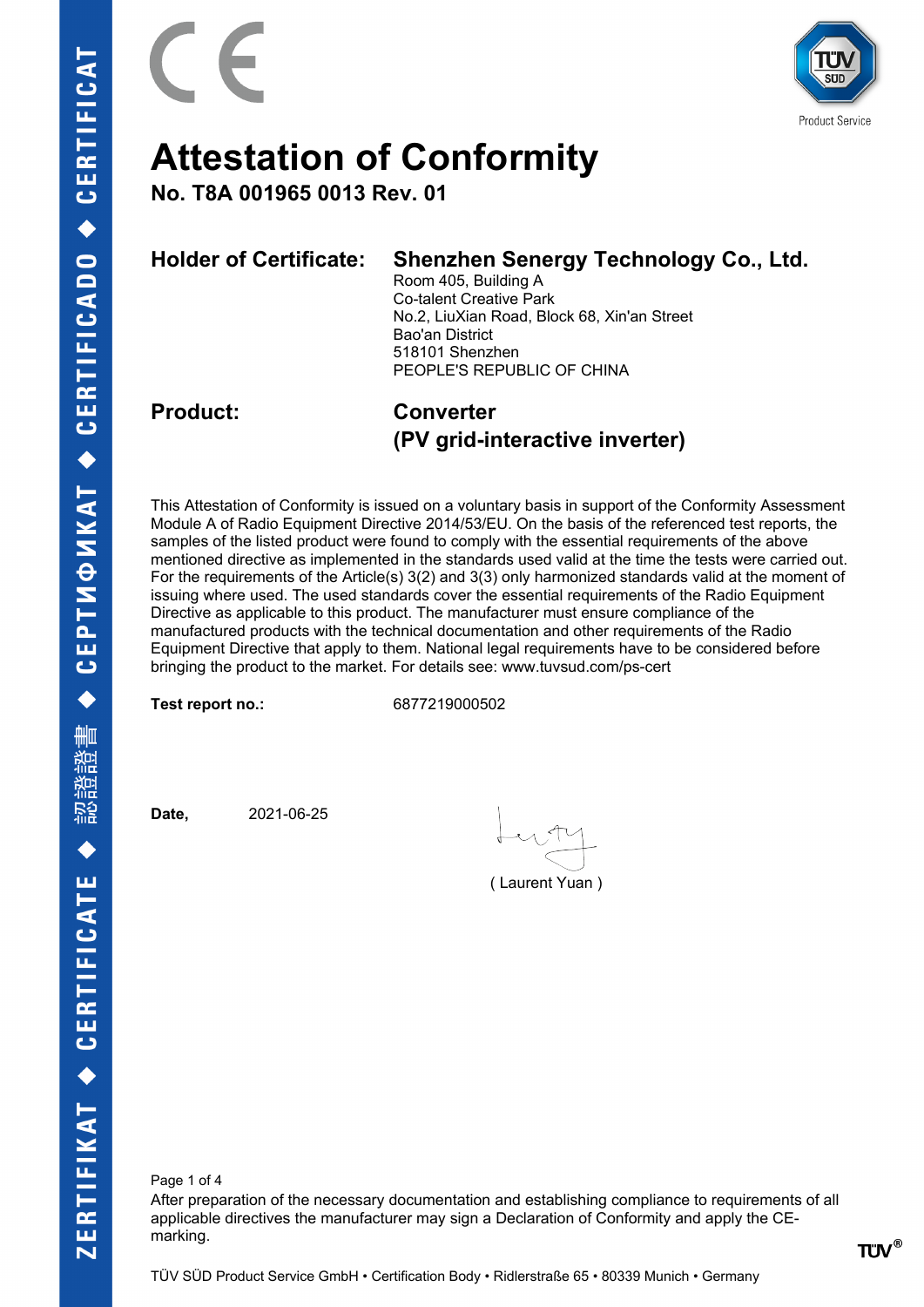



**No. T8A 001965 0013 Rev. 01**

**Model(s): PV-3000S-V, PV-3600S-V, PV-5000S-V, SE 1KTL-S1, SE 1K5TL-S1, SE 2KTL-S1, SE 2K5TL-S1, SE 3KTL-S1, SE 3K6TL-S1, SE 3KTL-D1, SE 3K6TL-D1, SE 4KTL-D1, SE 4K6TL-D1, SE 5KTL-D1, SE 6KTL-D1** 

#### **Parameters:**

Ratings: See below table for details Protection Class: I

Test report No.: 6877219000502 [EN 300 328, EN IEC 62311, EN 50665]; 6877219000402 [EN 301 489-1, EN 301 489-17, EN IEC 61000-6-1, EN 61000-6-3, EN IEC 61000-6-2, EN IEC 61000-6-4, EN 61000-3-12, EN IEC 61000-3-11]; 64290180422402 [EN 62109-1, EN 62109-2]

| <b>Tested</b> |  |
|---------------|--|
| according to: |  |

EN 300 328 V2.2.2:2019 EN IEC 62311:2020 EN 50665:2017 EN 301 489-1 V2.2.3:2019 EN 301 489-17 V3.2.4:2020 EN IEC 61000-6-1:2019 EN 61000-6-3:2007/A1:2011 EN IEC 61000-6-2:2019 EN IEC 61000-6-4:2019 EN 61000-3-12:2011 EN IEC 61000-3-11:2019 EN 62109-1:2010 EN 62109-2:2011

Page 2 of 4

After preparation of the necessary documentation and establishing compliance to requirements of all applicable directives the manufacturer may sign a Declaration of Conformity and apply the CEmarking.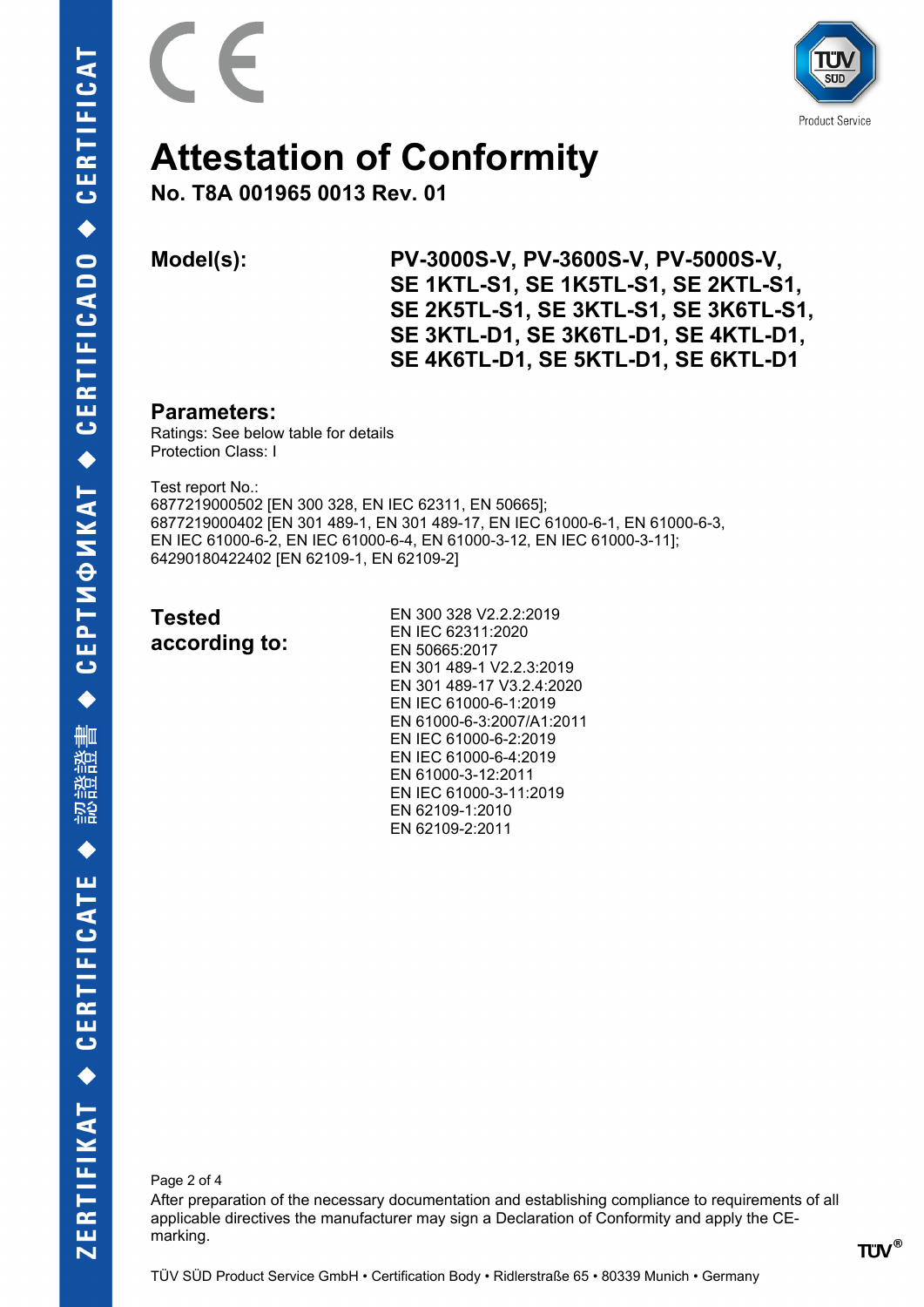

**No. T8A 001965 0013 Rev. 01**

 $\epsilon$ 

 $\sqrt{2}$ 

| Model:                                 | SE 1KTL-S1                 | SE 1K5TL-S1          | SE 2KTL-S1                 | SE 2K5TL-S1                |
|----------------------------------------|----------------------------|----------------------|----------------------------|----------------------------|
| Maximum rated d.c. input voltage       | $600$ Vd.c.                | 600Vd.c.             | 600 Vd.c.                  | 600 Vd.c.                  |
| PV input MPPT operating voltage range  | $70 - 580$ Vd.c.           | 70-580Vd.c.          | $70 \sim 580$ Vd.c.        | $70 \sim 580$ Vd.c.        |
| Maximum operating PV input current     | 13 Ad.c.                   | 13 Ad.c.             | 13 Ad.c.                   | 13 Ad.c.                   |
| Maximum total PV array s-c current     | 15 Ad.c.                   | 15Ad.c.              | 15 Ad.c.                   | 15 Ad.c.                   |
| a.c. output voltage range              | 220/230Va.c.               | 220/230Va.c.         | 220/230Va.c.               | 220/230Va.c.               |
| Nominal a.c. output frequency          | 50/60 Hz                   | 50/60 Hz             | 50/60 Hz                   | 50/60 Hz                   |
| Maximum continuous a.c. output current | 4.8 Aa.c.                  | 7.2 Aa.c             | 9.5 Aa.c.                  | 11,9 Aa.c                  |
| Nominal output active power Pn         | 1 kW                       | 1.5kW                | 2 kW                       | 2.5 kW                     |
| Power factor                           | $0.8$ ind. $\sim 0.8$ cap. | 0,8 ind. $-0.8$ cap. | $0.8$ ind. $\sim 0.8$ cap. | $0.8$ ind. $\sim 0.8$ cap. |
| Temperature range                      | $-25$ ~+60°C               | $-25 - +60^{\circ}C$ | $-25 - +60^{\circ}$ C      | $-25 - +60^{\circ}C$       |
| Degree of protection                   | IP 65                      | IP 65                | IP 65                      | IP 65                      |
| Protection class                       |                            |                      |                            |                            |

| Model:                                 | SE 3KTL-S1                 | PV-3000S-V                    | SE 3K6TL-S1                | PV-3600S-V           |
|----------------------------------------|----------------------------|-------------------------------|----------------------------|----------------------|
| Maximum rated d.c. input voltage       | 600Vd.c.<br>$600$ Vd.c.    |                               | $600$ Vd.c.                | 600Vd.c.             |
| PV input MPPT operating voltage range  | $70 \sim 580$ Vd.c.        | 70-580Vd.c.                   | $70 \sim 580$ Vd.c.        | 70-580Vd.c.          |
| Maximum operating PV input current     | $13 \times 2$ Ad.c         | $13 \times 2$ Ad.c            | $13 \times 2$ Ad.c         | $13 \times 2$ Ad.c   |
| Maximum total PV array s-c current     | $15 \times 2$ Ad.c.        | $15 \times 2$ Ad.c.           | $15 \times 2$ Ad.c.        | $15 \times 2$ Ad.c.  |
| a.c. output voltage range              | 220/230Va.c.               | $220/230$ Vac<br>220/230Va.c. |                            | 220/230Va.c.         |
| Nominal a.c. output frequency          | 50/60 Hz                   | 50/60 Hz                      | 50/60 Hz                   | 50/60 Hz             |
| Maximum continuous a.c. output current | 14.3 Aa.c.                 | 14.3Aa.c.                     | 17.2 Aa.c.                 | 17.2Aa.c.            |
| Nominal output active power Pn         | 3 kW                       | 3kW                           | 3.6 kW                     | 3.6kW                |
| Power factor                           | $0.8$ ind. $\sim 0.8$ cap. | 0,8 ind. $-0,8$ cap.          | $0.8$ ind. $\sim 0.8$ cap. | 0.8 ind. $-0.8$ cap. |
| Temperature range                      | $-25 - +60^{\circ}C$       | $-25 - +60^{\circ}C$          | $-25 - +60^{\circ}C$       | $-25 - +60^{\circ}C$ |
| Degree of protection                   | IP 65                      | IP 65<br>IP 65                |                            | IP 65                |
| Protection class                       |                            |                               |                            |                      |

Page 3 of 4

After preparation of the necessary documentation and establishing compliance to requirements of all applicable directives the manufacturer may sign a Declaration of Conformity and apply the CEmarking.